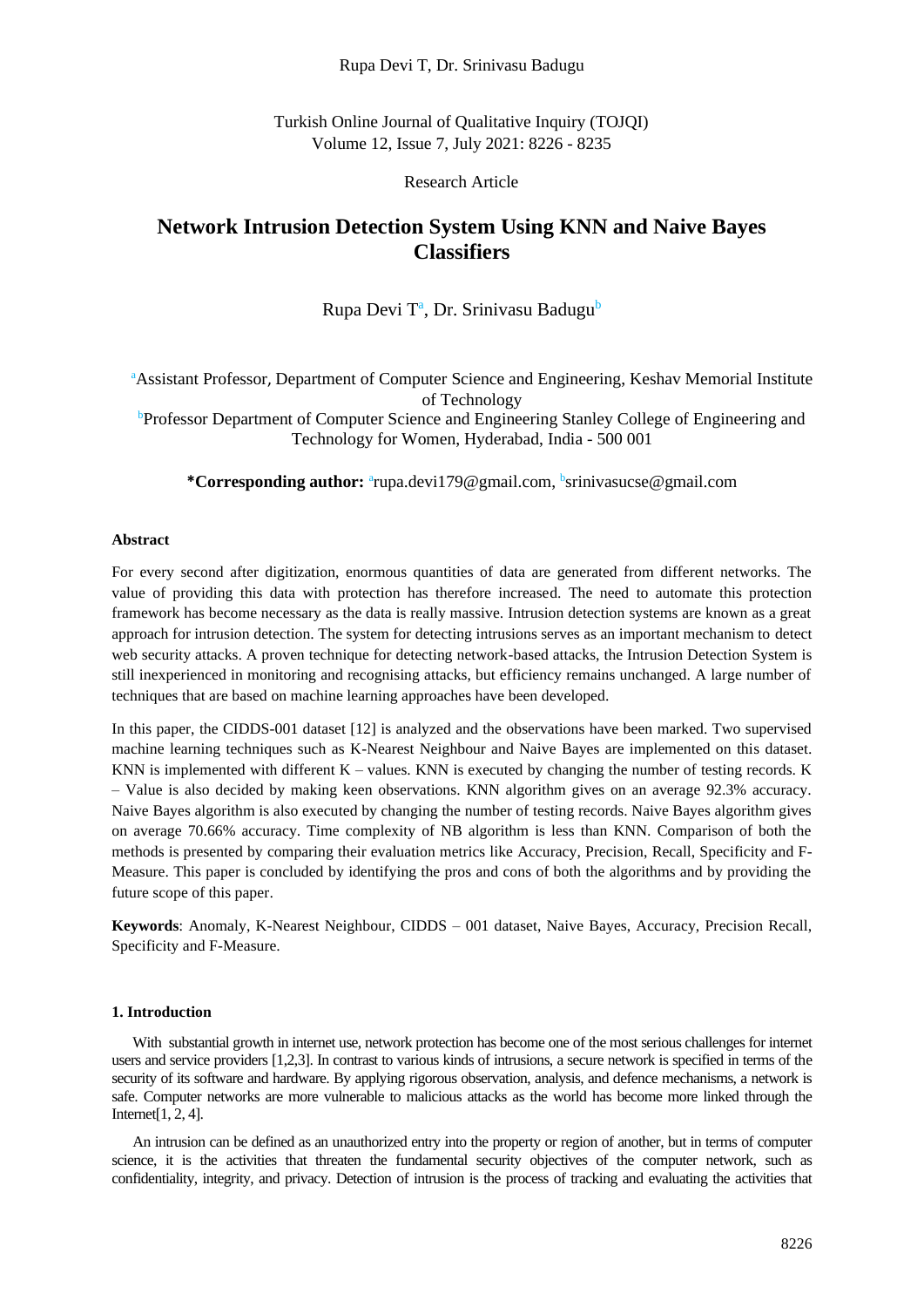### Network Intrusion Detection System Using KNN and Naive Bayes Classifiers

occur in a computer system or network for indicators of potential instances of attacks and breaches of computer security standards, appropriate usage policies, or standard security policies.

"**Intrusion** is an attempt to compromise CIA (Confidentiality, Integrity, Availability), or to bypass the security mechanisms of a computer or network" [2, 5, 6]. "**Intrusion detection** is the process of monitoring the events occurring in a computer system or network, and analysing them for signs of intrusion" [2 , 5, 6]. NIDS is one of the main tools used to report network attacks.

"The network traffic is monitored by a network intrusion detection system (NIDS) via the identification of unusual activity that may constitute an attack or unauthorized access. NIDS are instruments that enforce these protocols in order to secure a network from intrusions that may occur inside or outside the network. These systems track a network's inbound and outbound traffic, regularly conduct analysis and report when an intrusion is detected. The network traffic collector, network traffic analysis engine, signature database, and alarm storage are the key components of this system"[4,5,6].

"The role of every component is important in intrusion detection. Network traffic is sniffed by traffic collectors which are in the form of packet traces, then analysis engine performs a profound analysis of the sniffed traffic data and directs the alarm signals to alarm storage once intrusion is identified. The patterns or signatures of known intruders are stored in signature database, and then matching is done using these signatures.[2]"

"NIDS is classified into Misuse detection (MD) [1, 7], Anomaly Detection (AD) [1, 8]". " In order to detect intrusions, MD based NIDS uses patterns or signatures of already living attacks. Whereas AD based NIDS tests and reports it as an assault on firm deviations from standard network traffic profiles. The Detection Rate (DR) of MD related NIDS is high, while the False Positive Rate (FPR) is low compared to AD. But AD-based NIDS detects new network attacks, so this property overtakes them from NIDS based on MD. On offline data, MD works better, while AD works better on online data. [2]".

"In creating a better NIDS, Machine Learning (ML) [1, 9] plays a major role. It allows a framework to learn and behave appropriately for the next traffic patterns from the already current traffic patterns or signatures. The two significant roles in the ML are training and testing. ML requires large and complex datasets consisting of distinct types of normal and abnormal traffic patterns. For enhanced learning, there is also a need to use ML algorithms for NIDS that are low in computational time and space complexity. We have used some popular NIDS assessment metrics such as DR, FPR, Accuracy, Precision and F-measure [2, 10] to evaluate the CIDDS-001 dataset [12] in this work. Due to its better DR and Naive Bayes classification, we have used ML models such as the KNN classification algorithm [1,11] as it can often outperform most advanced classification methods despite its simplicity"[2].

### **2. Related Work**

Abhishek V et al.[1] used the new "CIDDS-001 dataset" [12] to detect the intrusion by using "machine learning algorithms" [9] based on distance. Luke et al.[13] shows that "for the NIDS, which is a sniffer in a network, a nonstationary model (PHAD) achieves more than 35 times greater efficiency than the simple stationary model (GMM)" . Alsalla Mutaz et. Al.[14] helps researchers "prepare computers for attacks such as zero-day attacks to be detected". Different classification algorithms such as " Multilayer perceptron, SMO, SVM, FT, Naive Bayes, J48, Bayesian network, and Multinomial logistic regression" were used. "A new semi-supervised anomaly detection method using the k-means clustering algorithm" was introduced by E. KarsligEl et al.[15] and regular samples were divided into clusters in the training process.They obtained a precision of 80.12 percent. "Minimum redundancy maximum- significance" was used by Biswas et al.[16], "CFS, PCA and IGR feature selection techniques and SVM, KNN, NN, DT and NB" are the classifiers used by them. They noticed that the "KNN classifier" works better than other classifiers. "anomaly-based network intrusion techniques" used by [7], "Machine learning based network intrusion detection" used by [13, 14, 15]. Using the "association rule mining algorithm", Moustafa et al. [17] Using classifiers, "accuracy and false alarm rate (FAR)" were measured. The findings show that the "UNSW-NB15" features are far more effective than "the KDD 99 dataset". "Random Forest" used by Hasan et al [18] here and improves accuracy by reducing time complexity.Janarthanan et al.[19] "kappa statistics" were found to be improved here due to classification using selected features. For feature reduction in the dataset, Aminanto et al. [20] used "deep feature selection and extraction". They was achieved 99.92 accuracy and 0.012 percent "false alarm rate (FAR)"

#### **3. Proposed Method**

We used two machine learning algorithms, such as the classification algorithm for KNN and the classification for Naive Bayes. For training and testing the models, we used the CIDDS-001 dataset.

**CIDDS-001 Dataset: "**CIDDS-001 ("CIDDS-001", 2017) [12] is a labeled flow-based dataset (Ring, Wunderlich et al. 2017). It was developed mainly to evaluate AD based NIDS. The dataset contains traffic from both OpenStack and External Servers. CIDDS-001 dataset comprises of13 features and a class attribute. Out of them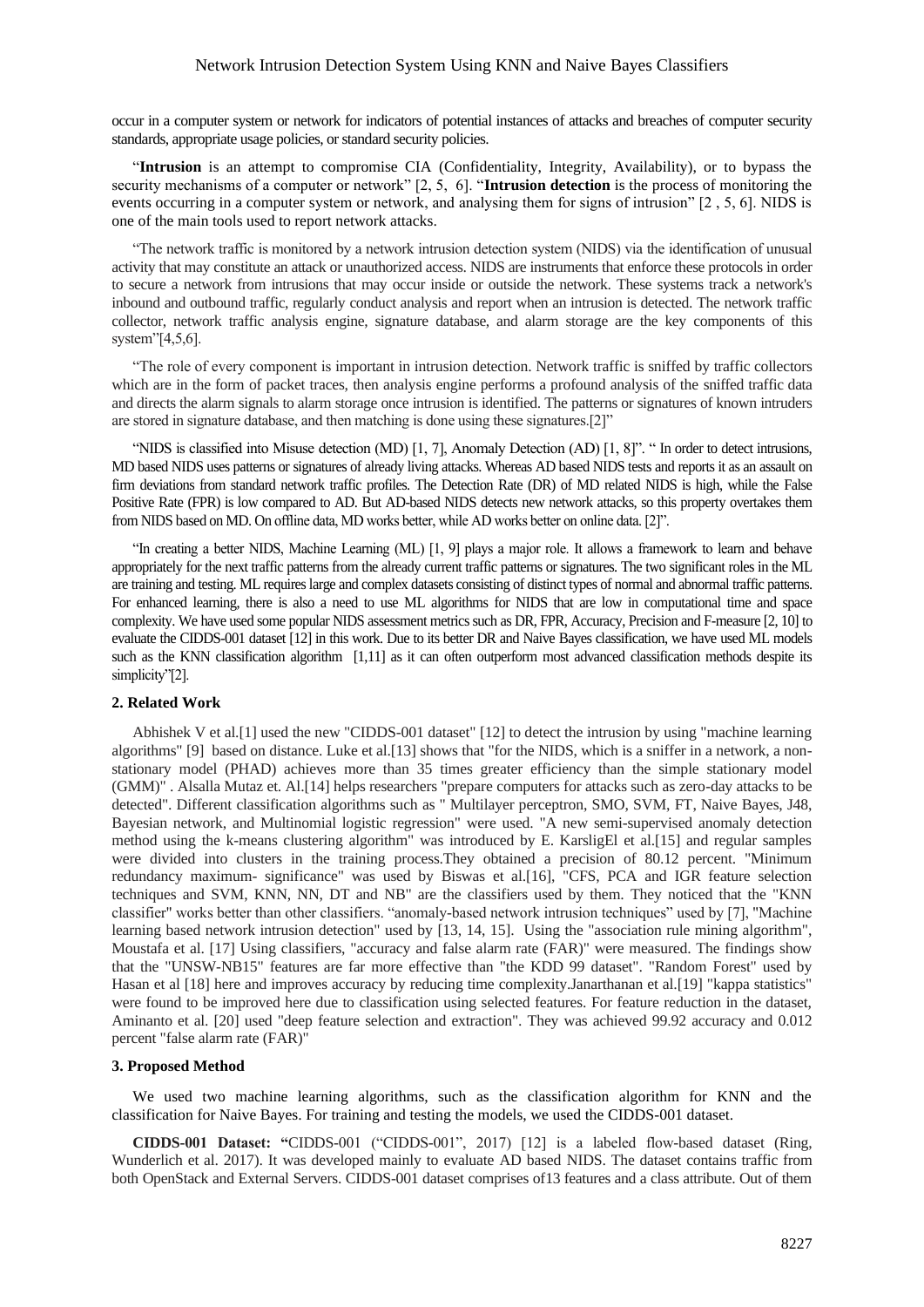# Rupa Devi T, Dr. Srinivasu Badugu

11 features were used for this study. The features like Attack ID and Attack Description are ignored because they just give elaborated information of the executed attacks. So, these attributes did not contribute to the analysis significantly. Almost 153,026 instances of external servers and 172,839 instances of OpenStack server were gathered for analysis. Every instance was labeled as classes namely, normal, victim, attacker, suspicious and unknown. "

### **3.1 Proposed Architecture**

This section focuses on the system architecture of the proposed system, Network Intrusion Detection System using supervised machine learning algorithms like KNN and Naive Bayes classification algorithms. The main goal of the proposed system is to detect whether a given packet is a normal or suspicious or attacker or victim or unknown packet.



**Fig 1** System Architecture

The following are the steps included in the system architecture shown in Figure 1

**1. Dataset:** CIDDS 001 dataset which consists of traffic from External Server and Open Stack server is taken. This consists of 4 weeks data each in External and Open Stack servers. In External Server each week file consists of 1, 50,000 records to 1,90,000 records. In Open Stack Server each week file consists of 10,48,575 records. "The CIDDS-001 has 14 attributes out of which 12 have been used in this empirical study".

**2. Sub-Set Extraction:** As data is very huge, for computation purpose we have extracted subsets of datasets. These subsets are generated by randomly picking the records from a given file so that consistency is maintained in these subset files.

**3. Pre-process:** We have pre-processed data by removing the empty spaces appended left and right to each value in the comma separated file.

- **4. KNN Implementation:** This module implements the KNN algorithm on the dataset.
- **5. Naive Bayes Implementation:** This module implements the Naive Bayes algorithm on the dataset.

**6. Model Building:** Naive Bayes Algorithm when provided with training data from the dataset it will build a model (by calculating likelihood, prior probability of class and predictors) and be ready to use this model while testing a record. Whereas, KNN is a lazy learner so when a record is given for testing it will then compute the distances between the test record to all the training records.

- **7. Test:** This module tests the respective algorithms by providing a test record.
- **8. Result:** This module computes the results and classifies a test record.

**9. Analysis:** Both KNN and Naive Bayes results are computed for same training and testing records and these results are compared and analysed.

#### **4. Implementation**

As the dataset is very huge we have tried to extract some subsets of variable size, so that the computation process is not complicated. These subsets are generated by randomly picking the records from a given file so that consistency is maintained in these subset files.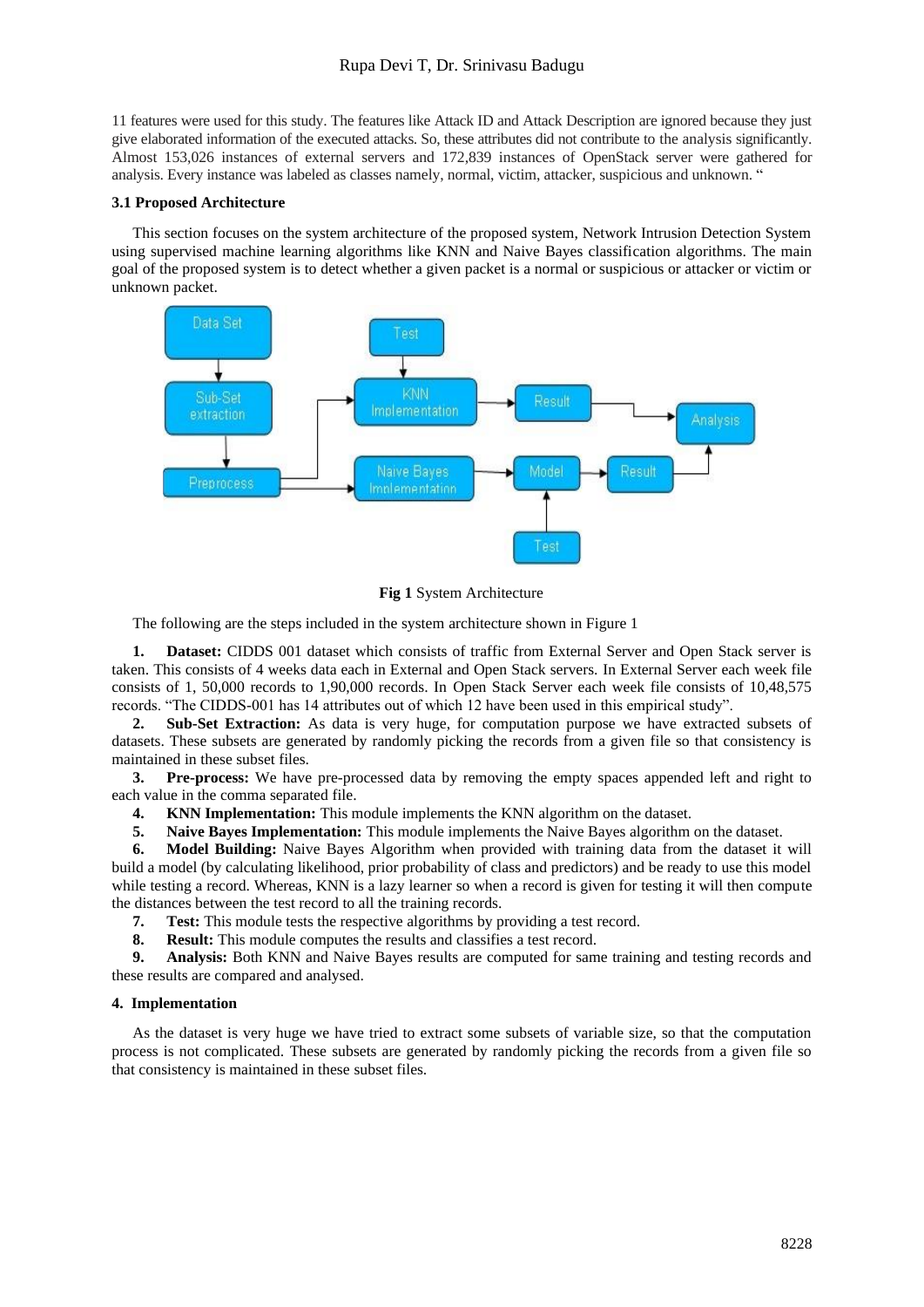





The KNN classifier is an example-based algorithm for learning and classification, also known as the lazy classifier. It is the distance-based classifier most frequently used and uses each training instance as a prototypical example. This classifier is based on a function of distance that essentially tests the similarity or distinction between two instances. The standard measure of distance, i.e. For numerical data, Euclidean distance is used but because our dataset consists of mixed variables like some variables are categorical and some variables are numerical, we have used Jaccard Similarity.

 $J(d1,d2) = (d1 \land d2)/(d1 \lor d2)$  Eq. 1

Where d1 and d2 are the records whose distance is being calculated.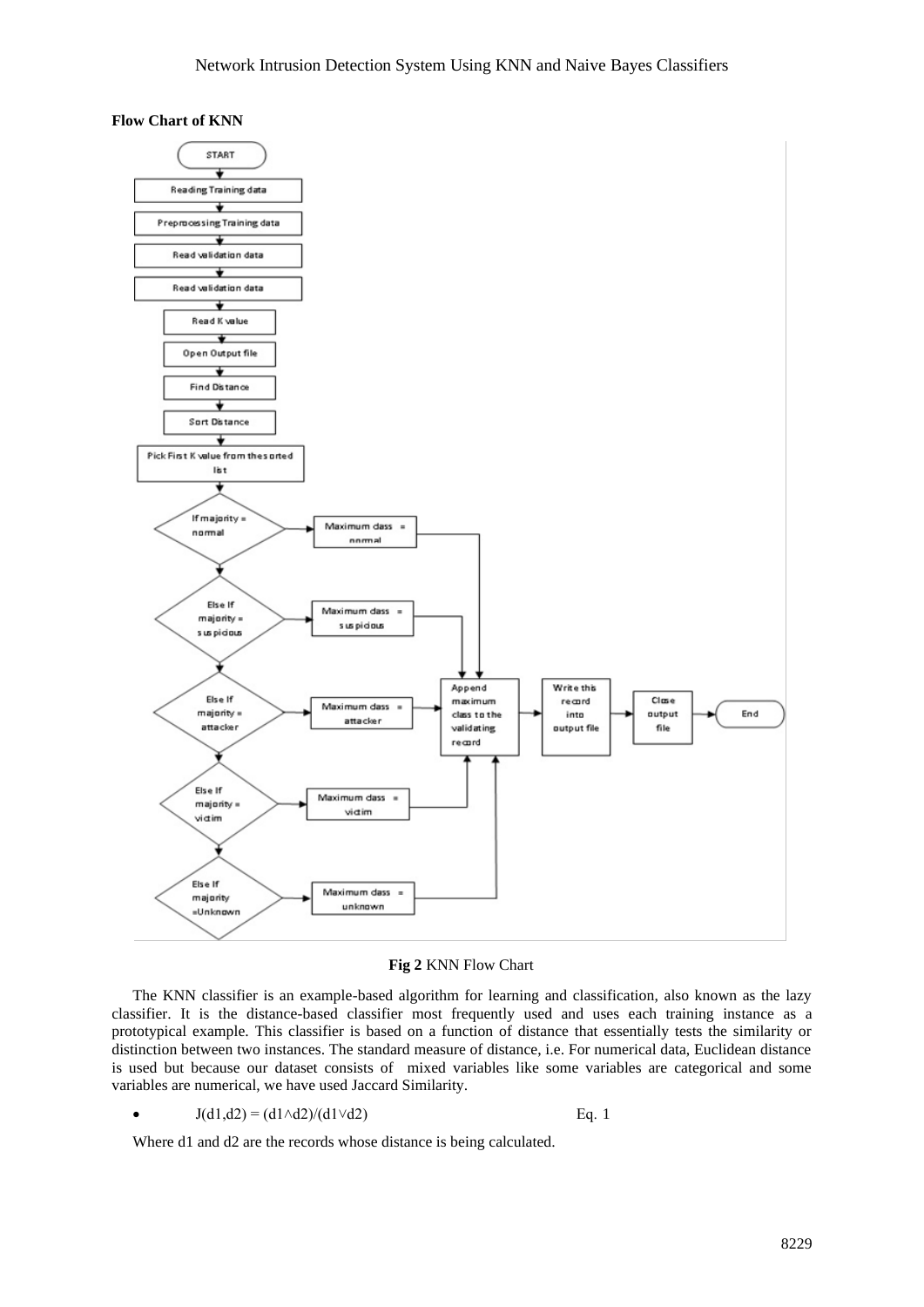The output file generated will have the test records appended with the class generated after implementing the algorithm. Firstly, we preprocess the data given for training and testing. Read K value. Then, find the distances of each test record with every training record. Sort these distances and pick first K distances. By applying simple majority method, we append the majority class to the test record.



**Flow chart of Naive Bayes Algorithm**

**Fig 3** Naïve Bayes Flow Chart

Naive Bayes Algorithm reads and preprocesses training data. It calculates likelihood, prior probability of class and prior probability of predictors and stores in dictionaries. It preprocesses testing data. Using the dictionaries of likelihood, prior probabilities of classes and prior probabilities of predictors from training module, the test record will be evaluated and is assigned a class which has maximum probability. Then we generate confusion matrix and calculates Accuracy, Precision, Recall, Specificity and F-Measure.

#### **5. Result Analysis**

#### **5.1 KNN**

### **5.1.1Accuracy for Different K Values**

KNN is implemented using 1,59,373 records of week2.csv from CIDDS 001 dataset are used to train the KNN model. A subset of 500, 1000, 1500 records taken from week3.csv from CIDDS 001 dataset to test the model. For different K values accuracy is recorded and analyzed as shown in Table 1.

| No.<br>of<br><b>Testing</b><br><b>Records</b> | $K=1$ | $K=3$ | $K=5$ | $K=11$ | $K=15$ | $K=21$ | $K=25$ | $K=51$ |
|-----------------------------------------------|-------|-------|-------|--------|--------|--------|--------|--------|
| 500                                           | 91%   | 91.6% | 91.4% | 91.4%  | 90.8%  | 90.8%  | 90.8%  | 90.6%  |
| 1000                                          | 93.2% | 93.7% | 93.7% | 93.5%  | 93.5%  | 93.7%  | 93.6%  | 93.6%  |
| 1500                                          | 92.5% | 92.9% | 92.9% | 92.5%  | 92.6%  | 92.5%  | 92.6%  | 92.5%  |

**Table 1:** Accuracy of KNN using Different K Values

#### **Deciding K Value**

From the Fig 4 we can say that for K=3 and K=5, we got highest accuracy for different number of testing records. Hence we try to fix K=5 as we have 5 different classes in the dataset. If we take K=3, the classification can be sometimes unique and it's not possible to get a majority class. But if for K=5 also, the classification is unique then we say that dataset is ambiguous which is not possible.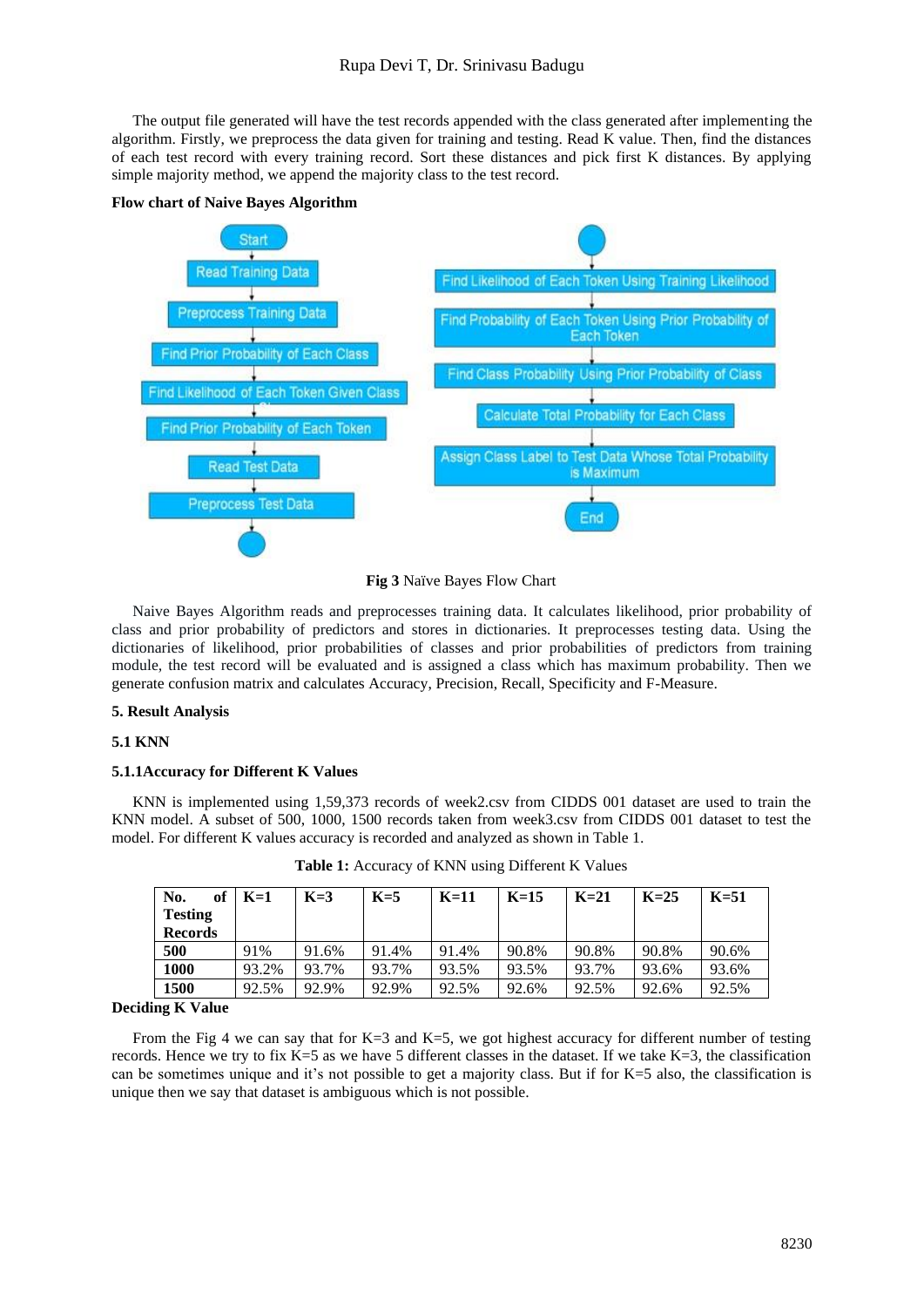

**Fig 4** Deciding K Value Using Accuracy

# **5.1.2 Evaluation Metrics For KNN**

Fixing K=5 and by increasing number of test records, we got on an average of 92.4125% accuracy with KNN classification algorithm

# **Confusion Matrix For KNN**

For 5000 testing records, the table below shows the confusion matrix:

|                  | <b>NORMAL</b> | <b>SUSPICIOUS</b> | <b>ATTACKER</b> | <b>VICTIM</b> | <b>IUNKNOWN</b> |
|------------------|---------------|-------------------|-----------------|---------------|-----------------|
| <b>NORMAL</b>    | 860           |                   |                 |               |                 |
| <b>SUSPICIOU</b> |               | 3612              |                 |               | 13              |
| ATTACKER 0       |               |                   | 77              |               |                 |
| <b>VICTIM</b>    |               | . J               |                 | 62            |                 |
| <b>UNKNOWN</b>   |               | 6                 |                 |               | 288             |

**Table 2:** Confusion Matrix for KNN

# **5.2 Naive Bayes**

# **5.2.1 Accuracy for Different Size of Training Records**

For a subset of 500 records from week2.csv which is used as testing data, the following Table 3 shows the correctly classified data and wrongly classified data for different number of training records. 500 to 20000 records taken from week2.csv of CIDDS 001 dataset are used to train the model. A subset of 500 records taken from week3.csv of CIDDS 001 dataset is used to test the model.

**Table 3** Classification for Different Size of Training Records

| <b>No. of Training Records</b> | <b>Correctly Classified</b> | <b>Wrongly Classified</b> |
|--------------------------------|-----------------------------|---------------------------|
| 500                            | 495                         |                           |
| 1000                           | 479                         |                           |
| 5000                           | 457                         | 43                        |
| 10000                          | 305                         | 195                       |
| 15000                          | 230                         | 270                       |
| 20000                          | 242                         | 258                       |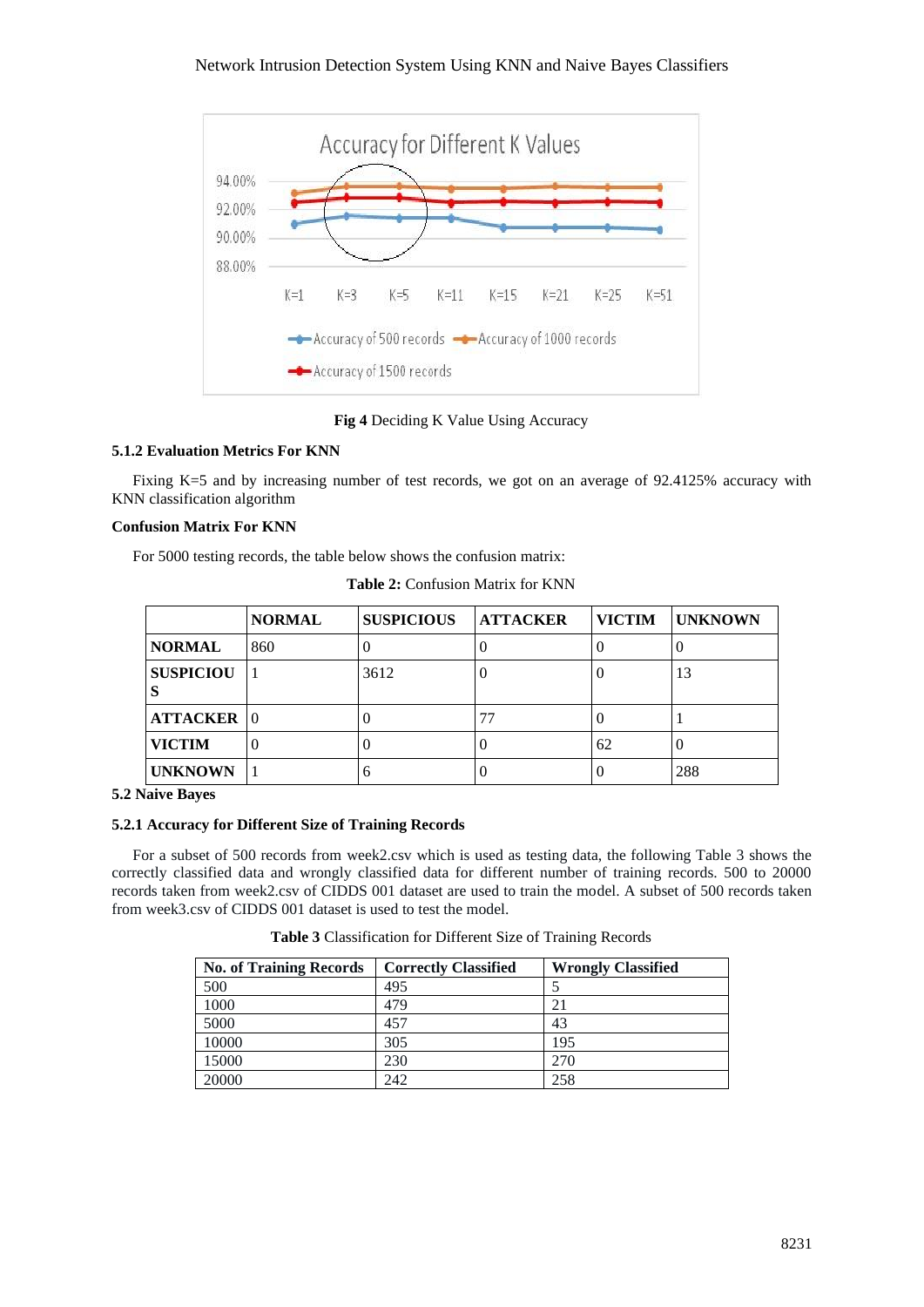# Rupa Devi T, Dr. Srinivasu Badugu



# **Fig 5** Graph for 500 testing records from week2.csv

### **5.2.2 Evaluation Metrics For Naive Bayes**

### **Confusion Matrix Of Naive Bayes**

For 5000 testing records, the table below shows the confusion matrix:

|                   | <b>NORMA</b> | <b>SUSPICIOUS</b> | <b>ATTACKER   VICTIM</b> | <b>UNKNOWN</b> |
|-------------------|--------------|-------------------|--------------------------|----------------|
|                   | ▪            |                   |                          |                |
| <b>NORMAL</b>     | 58           | 802               |                          |                |
| <b>SUSPICIOUS</b> |              | 3626              |                          |                |
| <b>ATTACKER</b>   |              | 78                |                          |                |
| <b>VICTIM</b>     |              | 61                |                          | 61             |
| <b>UNKNOWN</b>    |              | 283               |                          |                |

### **Table 4:** Confusion Matrix for Naive Bayes

# **5.3 Comparative Study**

Following table compares the evaluation metrics such as Accuracy, Precision, Recall, Specificity and F-Measure of KNN and Naive Bayes Algorithms. The evaluation metrics are compared by increasing the number of testing records in each iteration. From these comparisons we can say that performance of KNN algorithm is better than Naive Bayes algorithm.

| <b>Variations</b><br>in<br>testing records | <b>Accuracy</b> | <b>Precision</b> | Recall | <b>Specificity</b> | <b>F-Measure</b> |
|--------------------------------------------|-----------------|------------------|--------|--------------------|------------------|
| <b>KNN 500</b>                             | 0.908           | 0.6811           | 0.9721 | 0.9801             | 0.8019           |
| <b>NB_500</b>                              | 0.736           | 0.4356           | 0.7156 | 0.9418             | 0.541549         |
| <b>KNN 1000</b>                            | 0.92            | 0.7355           | 0.9763 | 0.9828             | 0.8390           |
| <b>NB_1000</b>                             | 0.699           | 0.3943           | 0.6743 | 0.9310             | 0.497616         |
| <b>KNN 1500</b>                            | 0.9213          | 0.7250           | 0.9720 | 0.9841             | 0.8305           |
| <b>NB_1500</b>                             | 0.7190          | 0.4364           | 0.914  | 0.9377             | 0.590743         |
| <b>KNN_5000</b>                            | 0.9798          | 0.9919           | 0.9899 | 0.9975             | 0.9909           |
| <b>NB_5000</b>                             | 0.7392          | 0.2216           | 0.5341 | 0.9502             | 0.313237         |
| <b>KNN_10000</b>                           | 0.8851          | 0.7171           | 0.9690 | 0.9822             | 0.8242           |

**Table 5:** Comparison of KNN with Naive Bayes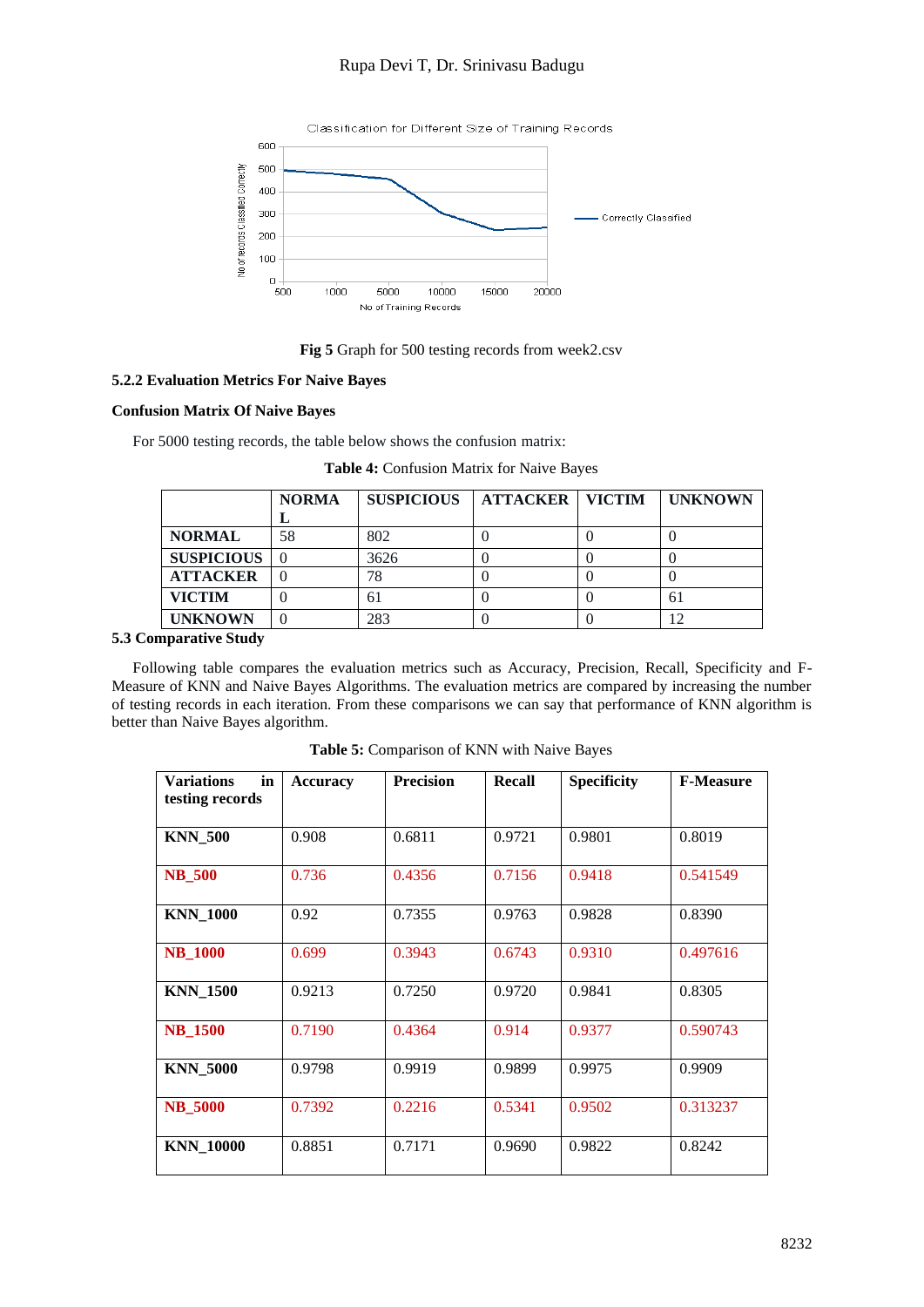| <b>NB</b> 10000  | 0.6839 | 0.4124 | 0.9176 | 0.9361 | 0.56905  |
|------------------|--------|--------|--------|--------|----------|
| <b>KNN 20000</b> | 0.8585 | 0.7202 | 0.9718 | 0.9820 | 0.8273   |
| <b>NB</b> 20000  | 0.6625 | 0.4113 | 0.9162 | 0.9360 | 0.567733 |



**Fig 6** performance comparing between KNN and Naive Bayes using CIDDS-001

#### **6. Conclusion& Future Scope**

Numerous methods for the effective advancement of security systems are documented in the literature. However, study on the enhancement of datasets used for training and testing purposes of such security systems is also important. In this thesis, in depth analysis of CIDDS-001 dataset is shown and the sightings are presented. This thesis provides the detailed overview about the working procedure of multiple research techniques along with the merits and demerits. From the comparison of the research papers it is proved that the most recent method by Abhishek Verma et al. [2] of using machine learning algorithms on CIDDS-001 dataset provide the better results than the existing research method. Weka tool is used in base paper to implement the project.

With the rapid growth in the past two decades of information technology. Computer networks are commonly used in manufacturing, industry and different aspects of human life. The rapid advancement of information technology, on the other hand, has posed many problems in the construction of secure networks, which is a very difficult task. The security, integrity and confidentiality of computer networks are compromised by several kinds of attacks. Cyber threats are evolving rapidly and there's little hope about the cyber security situation. Therefore the framework for intrusion detection serves as a protective mechanism to detect web security attacks. We used two machine learning algorithms in this paper to detect the intrusion using the dataset CIDDS-001. We have writing the code in python to implement this project without using any in built packages. We also tried to overcome some of the issues of existing approaches by using latest datasets like CIDDS-001. KNN algorithm gives on an average 92.3% accuracy. Naive Bayes algorithm gives on an average 70.66% accuracy. Time complexity of NB algorithm is less than KNN. But NB algorithm is not suitable for this dataset as data is more unique.

In the future, we will implement Deep Learning Algorithms on the latest datasets such as CIDDS-002 to enhance computational time and cost. The results will be more precise if we can train the machine sing live data or online data by collecting them from real time networks.

#### **References**

[1] Verma, A., & Ranga, V. (2018). Statistical analysis of CIDDS-001 dataset for network intrusion detection systems using distance-based machine learning. Procedia Computer Science, 125, 709-716.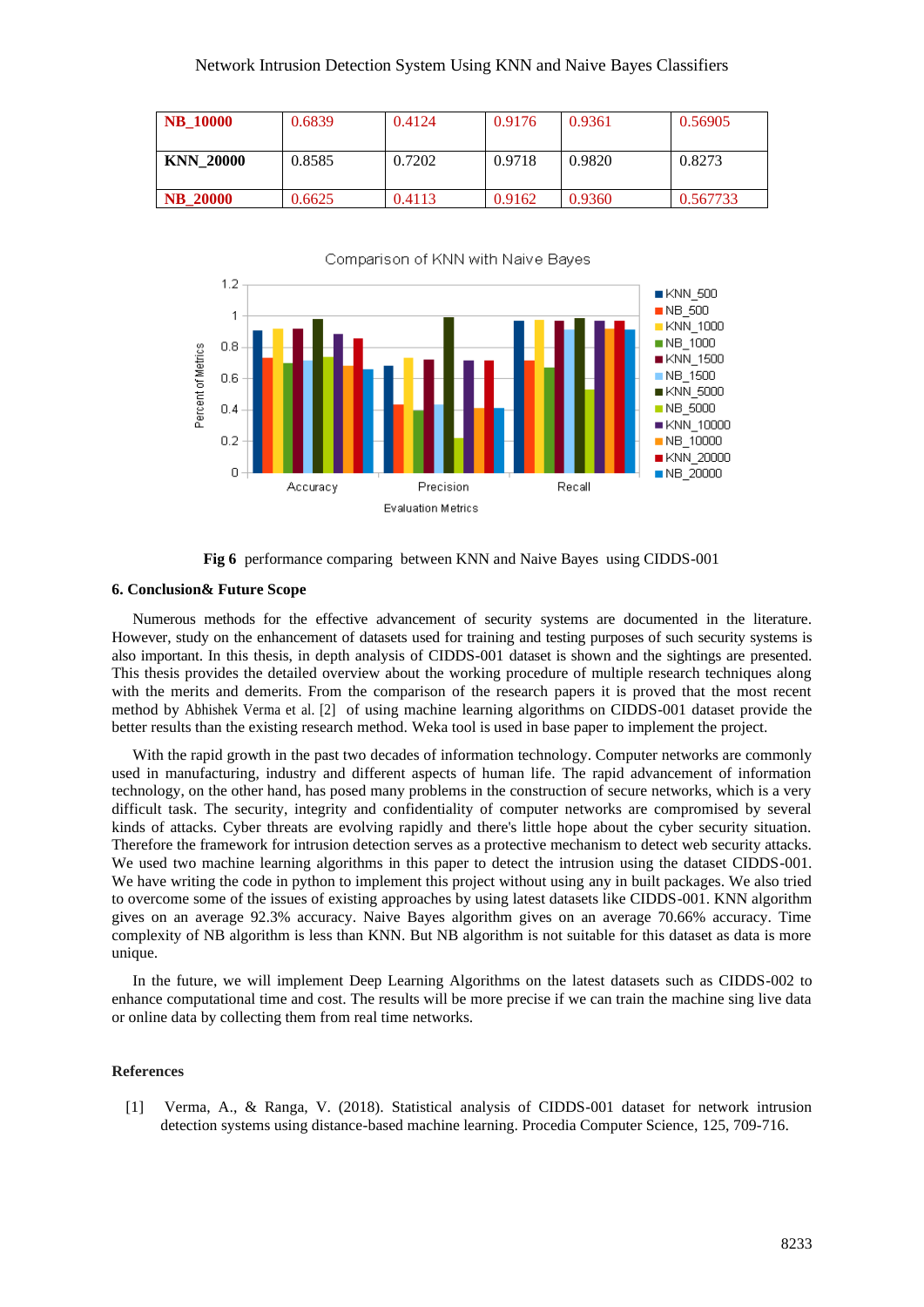- [2] Devi, T. R., & Badugu, S. (2020). A Review on Network Intrusion Detection System Using Machine Learning. In Advances in Decision Sciences, Image Processing, Security and Computer Vision (pp. 598- 607). Springer, Cham.
- [3] Medaglia, C. M., & Serbanati, A. (2010). An overview of privacy and security issues in the internet of things. In The internet of things (pp. 389-395). Springer, New York, NY.
- [4] Mishra, P., Varadharajan, V., Tupakula, U., & Pilli, E. S. (2018). A detailed investigation and analysis of using machine learning techniques for intrusion detection. IEEE Communications Surveys & Tutorials, 21(1), 686-728.
- [5] Sangkatsanee, P., Wattanapongsakorn, N., & Charnsripinyo, C. (2011). Practical real-time intrusion detection using machine learning approaches. Computer Communications, 34(18), 2227-2235.
- [6] Liao, H. J., Lin, C. H. R., Lin, Y. C., & Tung, K. Y. (2013). Intrusion detection system: A comprehensive review. Journal of Network and Computer Applications, 36(1), 16-24.
- [7] Garcia-Teodoro, P., Diaz-Verdejo, J., Macià a-Fernà andez, G., & VÃ azquez, E. (2009). Anomalybased network intrusion detection: Tech-niques, systems and challenges. computers  $\&$  security, 28(1), 18-28.
- [8] Sommer, R., & Paxson, V. (2010, May). Outside the closed world: On using machine learning for network intrusion detection. In Security and Privacy (SP), 2010 IEEE Symposium on (pp. 305-316). IEEE.
- [9] Lippmann, R. P., Fried, D. J., Graf, I., Haines, J. W., Kendall, K. R., McClung, D.,& Zissman, M. A. (2000). Evaluating intrusion detection systems: The 1998 DARPA off-line intrusion detection evaluation. In DARPA Information Survivability Conference and Exposition, 2000. DISCEX'00. Proceedings (Vol. 2, pp. 12-26). IEEE.
- [10] Flach, P. (2012). Machine learning: the art and science of algorithms that make sense of data. Cambridge University Press.
- [11] Cover, T., & Hart, P. (1967). Nearest neighbor pattern classification. IEEE transactions on information theory, 13(1), 21-27.
- [12] Ring, M., Wunderlich, S., Gruedl, D., Landes, D., Hotho, A.: "Flow-based benchmark data sets for intrusion detection." In: Proceedings of the 16th European Conference on Cyber Warfare and Security (ECCWS), pp. 361-369. ACPI (2017)
- [13] Lee, C. H., Su, Y. Y., Lin, Y. C., & Lee, S. J. (2017, September). Machine learning based network intrusion detection. In 2017 2nd IEEE International Conference on Computational Intelligence and Applications (ICCIA) (pp. 79-83). IEEE.
- [14] Wahyudi, B., Ramli, K., & Murfi, H. (2018). Implementation and analysis of combined machine learning method for intrusion detection system. International Journal of Communication Networks and Information Security, 10(2), 295-304.
- [15] M. E. KarsligЕl, A. G. Yavuz, M. A. Güvensan, K. Hanifi and H. Bank, "Network intrusion detection using machine learning anomaly detection algorithms,"2017 25th Signal Processing and Communications Applications Conference(SIU), Antalya, 2017.
- [16] Biswas, Saroj. (2018). Intrusion Detection Using Machine Learning: A Comparison Study. International Journal of Pure and Applied Mathematics. 118. 101-114.
- [17] Moustafa, N., & Slay, J. (2015, November). The significant features of the UNSW-NB15 and the KDD99 data sets for Network Intrusion Detection Systems. In Building Analysis Datasets and Gathering Experience Returns for Security (BADGERS), 2015 4th International Workshop on (pp. 25- 31). IEEE
- [18] Hasan, M. A. M., Nasser, M., Ahmad, S., & Molla, K. I. (2016). Feature selection for intrusion detection using random forest. Journal of Information Security, 7(03), 129-140. [19] A. L. Buczak and E. Guven, "A Survey of Data Mining and Machine Learning Methods for Cyber Security Intrusion Detection," in IEEE Communications Surveys & Tutorials, vol. 18, no. 2, pp. 1153-1176, Secondquarter 2016.
- [19] Janarthanan, T., & Zargari, S. (2017). Feature selection in UNSW-NB15 and KDDCUP'99 datasets. In Proceedings of 26th International Symposium on Industrial Electronics (ISIE) (pp. 1881-1886). Edinburgh, UK: IEEE.